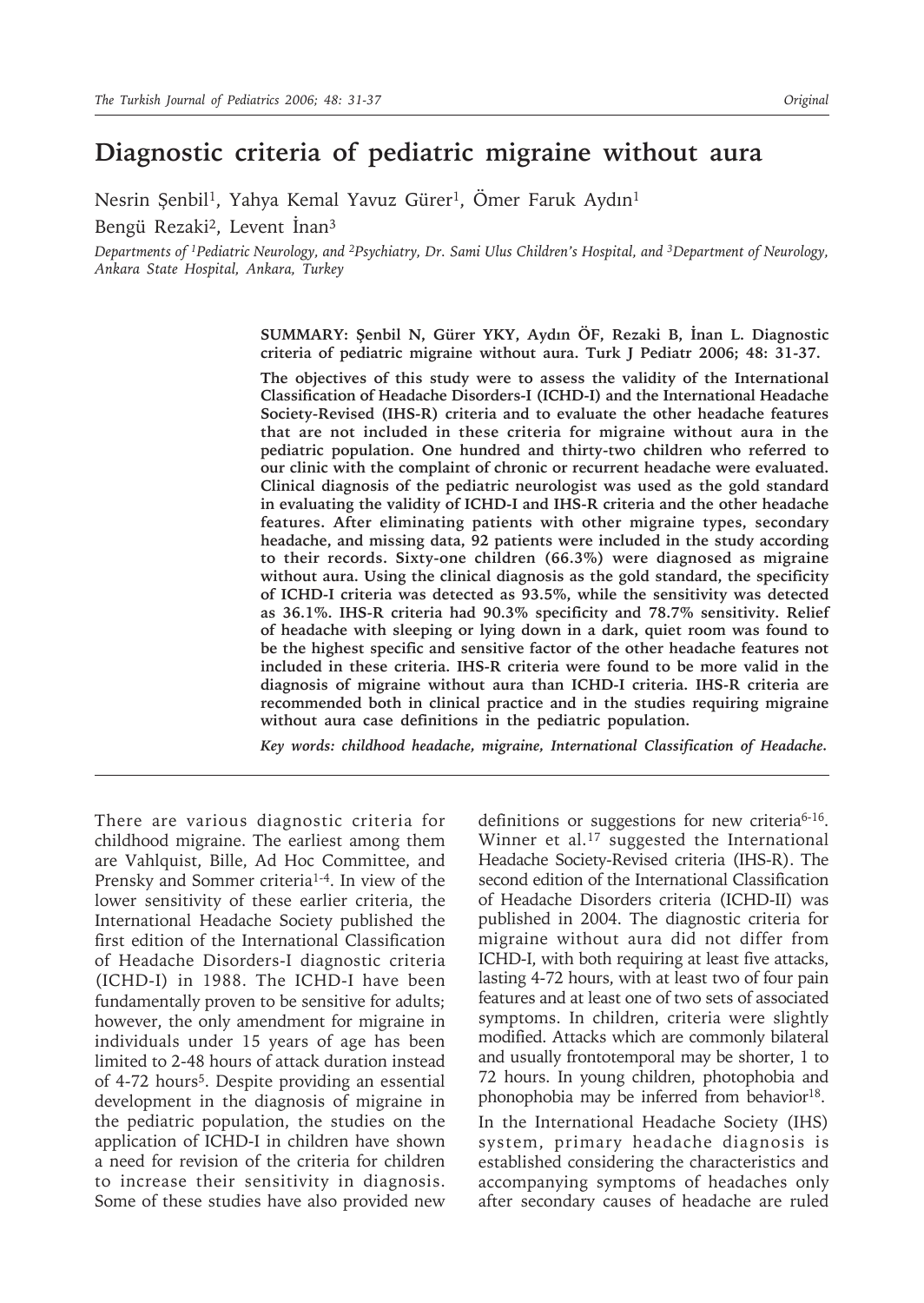out. In most of the studies, clinical diagnosis has been recognized as the most valuable (gold) standard and there have been efforts to define new criteria<sup>12,13,16,17</sup>. The determination of criteria for migraine diagnosis will be both beneficial in clinical diagnosis and treatment and essential for epidemiological researches. Therefore, there are ongoing efforts to define migraine diagnostic criteria.

The aim of this study was to evaluate the validity of ICHD-I and IHS-R diagnostic criteria for migraine without aura in the pediatric population regarding the clinical diagnosis of a pediatric neurologist as gold standard. Additionally, we investigated whether there are features of headaches which have high specificity and sensitivity and are not included in these criteria.

## **Material and Methods**

The children and adolescents referred to our clinic with chronic or recurrent headaches between February 2001 and March 2002 were prospectively evaluated. They were questioned for both headaches and their additional complaints. Upon physical and neurological examinations, they were asked to complete a questionnaire about the characteristics of their headaches with the help of a family member. This questionnaire included questions on the date of onset, frequency in recent times, number of headache attacks, duration of headaches, pain features, triggering and ending factors of headaches, and accompanying symptoms, which also involved ICHD-I (Table I) and IHS-R (Table II) criteria and some additional information. To evaluate the intensity of pain, the Visual Analog Scale (VAS) and, for those

#### **Table I.** International Classification of Headache Disorders-I Criteria for Pediatric Migraine without Aura

- A) At least five attacks fulfilling B-D
- B) Headache attack lasting 2-48 hours
- C) Headache has at least two of the following:
	- 1. Unilateral location
	- 2. Pulsating quality
	- 3. Moderate to severe intensity
	- 4. Aggravation by routine physical activity
- D) During headache, at least one of the following: 1. Nausea and/or vomiting
	- 2. Photophobia and phonophobia
- **Table II:** International Headache Society-Revised Criteria for Pediatric Migraine without Aura
- A) At least five attacks fulfilling B-D
- B) Headache attack lasting 1-48 hours
- C) Headache has at least two of the following:
	- 1. Bilateral location (frontal/temporal) or unilateral location
		- 2. Pulsating quality
	- 3. Moderate to severe intensity
	- 4. Aggravation by routine physical activity
- D) During headache, at least one of the following: 1. Nausea and/or vomiting
	- 2. Photophobia and/or phonophobia

who could not use VAS, Facial Analog Scale (FAS) were applied. For those who used FAS, the resulting point was completed to 10 and then recorded19,20. The questionnaire was re-evaluated by the child himself and the family in order to ensure that the questions were throughly understood. Upon the physical and neurological examinations, any additional studies required were conducted. The patients were asked to keep diaries, and the families were enlightened on the steps to follow. The characteristics derived from the diaries were evaluated.

All the patients who were examined by the first or the third author were re-evaluated by the second author. If needed they were consulted to the fourth and the fifth author. Finally, the diagnosis was established depending on the clinical diagnosis of the second author, who is an experienced pediatric neurologist, according to IHS-based criteria in the light of the history, examination, headache questionnaire, diary, and follow-up.

Among 132 children and adolescents to whom the questionnaire was applied within a year period, those with secondary headache (n=3), complicated migraine  $(n=2)$ , or incomplete information (n=11) were excluded from the study. The remaining 116 patients with complaint of primary headache were taken into first evaluation. However, the patients with the diagnosis of migraine with aura  $(n=24)$  were also excluded. The study was conducted on the remaining patients (n=92).

Ninety-two patients were divided into two groups with regard to their clinical diagnosis as those with migraine without aura and those with other types of headache. The characteristics which are compatible and incompatible with ICHD-I and IHS-R criteria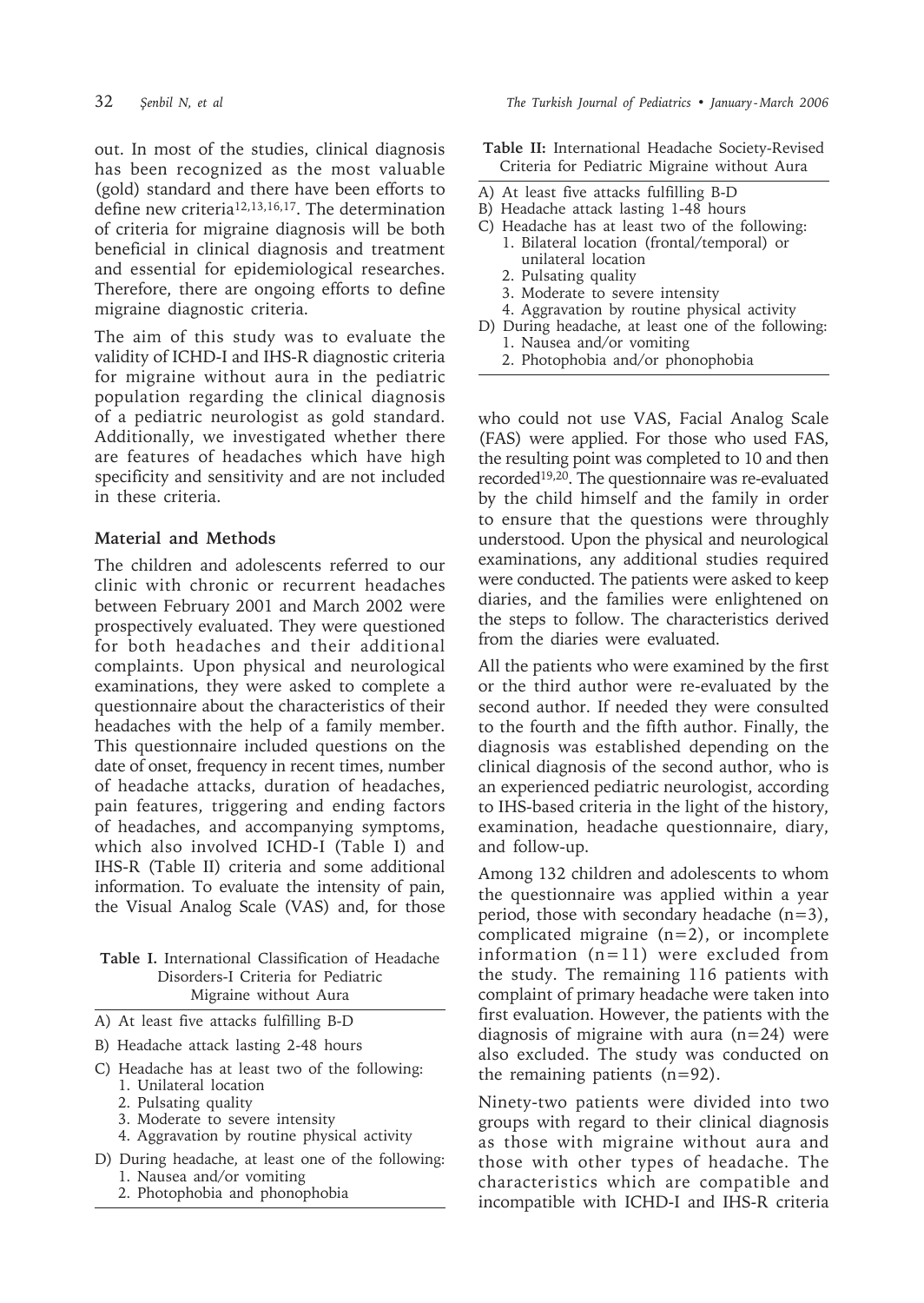were determined. Clinical diagnosis was taken as the gold standard. The specificity, sensitivity and the positive predictive value (PPV) of ICHD-I and IHS-R criteria for migraine without aura were calculated. The same method was used to determine the values in migraine diagnostic criteria for the symptoms listed in the criteria, accompanying symptoms, the characteristics of headache, and the triggering and relieving factors of headaches. The answers "lying in a quiet, peaceful place with my eyes closed" and "lying in a dark, quiet room and/or

Sensitivity is the probability of positivity of a test based on the gold standard set. The higher the sensitivity of a test, the lower the false positivity. Specificity shows the probability of a test being negative based on the gold standard. The higher the specificity of a test, the lower the false positivity. PPV is the probability of a test providing the accurate results.

Table III presents the calculation of sensitivity, specificity, and PPV of ICHD-I and IHS-R criteria 21.

**Table III.** Calculation of the Sensitivity, Specificity and Positive Predictive Value

|                   |                         | Clinical Diagnosis                        |                                           |
|-------------------|-------------------------|-------------------------------------------|-------------------------------------------|
|                   |                         | Migraine                                  | Nonmigraine                               |
| Other<br>Criteria | Migraine<br>Nonmigraine | True Positive (TP)<br>False Negative (FN) | False Positive (FP)<br>True Negative (TN) |

Sensitivity: TP/(TP+FN) Specificity: TN/(TN+FP) Positive Predictive Value: TP/(TP+FP)

sleep" given to questions, "What do you do when your headache starts?" and "What do you do to relieve your headache?", respectively, were evaluated under the same category.

#### **Statistical Analysis**

SPSS 10.0 program was used to analyze patient information. The sensitivity, specificity and the PPV were calculated considering the clinical diagnosis of the pediatric neurologist as the gold standard. True positive refers to the number of patients who were diagnosed as migraine without aura based on both the clinical diagnosis and the definition used. True negative reflects the number of patients who were not diagnosed as migraine without aura based on both the clinical diagnosis and the definition used. While false positive refers to the number of patients with a diagnosis of migraine without aura based on the definition, but with headaches other than migraine based on the clinical diagnosis, false negative refers to the number of patients with headaches other than migraine based on the definition used, but having migraine without aura according to the clinical diagnosis.

# **Results**

The mean age of the 92 children and adolescents (46 females, 46 males) was 10.8 years (range: 4-16, SD 2.6 years). The mean period of headaches was 23.7 months (range: 2-120, SD 21.7 months). All patients experienced at least five headache attacks with the same characteristics at various times. Some of the patients had daily headache attacks whereas the others had only one attack in two or three months. The headache attack duration was less than one hour in 20.7% and under two hours in 52.2% of the patients.

Based on the clinical diagnosis, 61 patients (66.3%) were diagnosed as having migraine without aura, while 31 patients (33.7%) were diagnosed as suffering from headaches other than migraine. Table IV presents the results of the calculation (evaluation) of sensitivity, specificity, and PPV of ICHD-I and IHS-R criteria.

Clinical diagnosis (gold standard), evaluation of headache characteristics, accompanying symptoms, and triggering and relieving factors of headache are shown in Table V.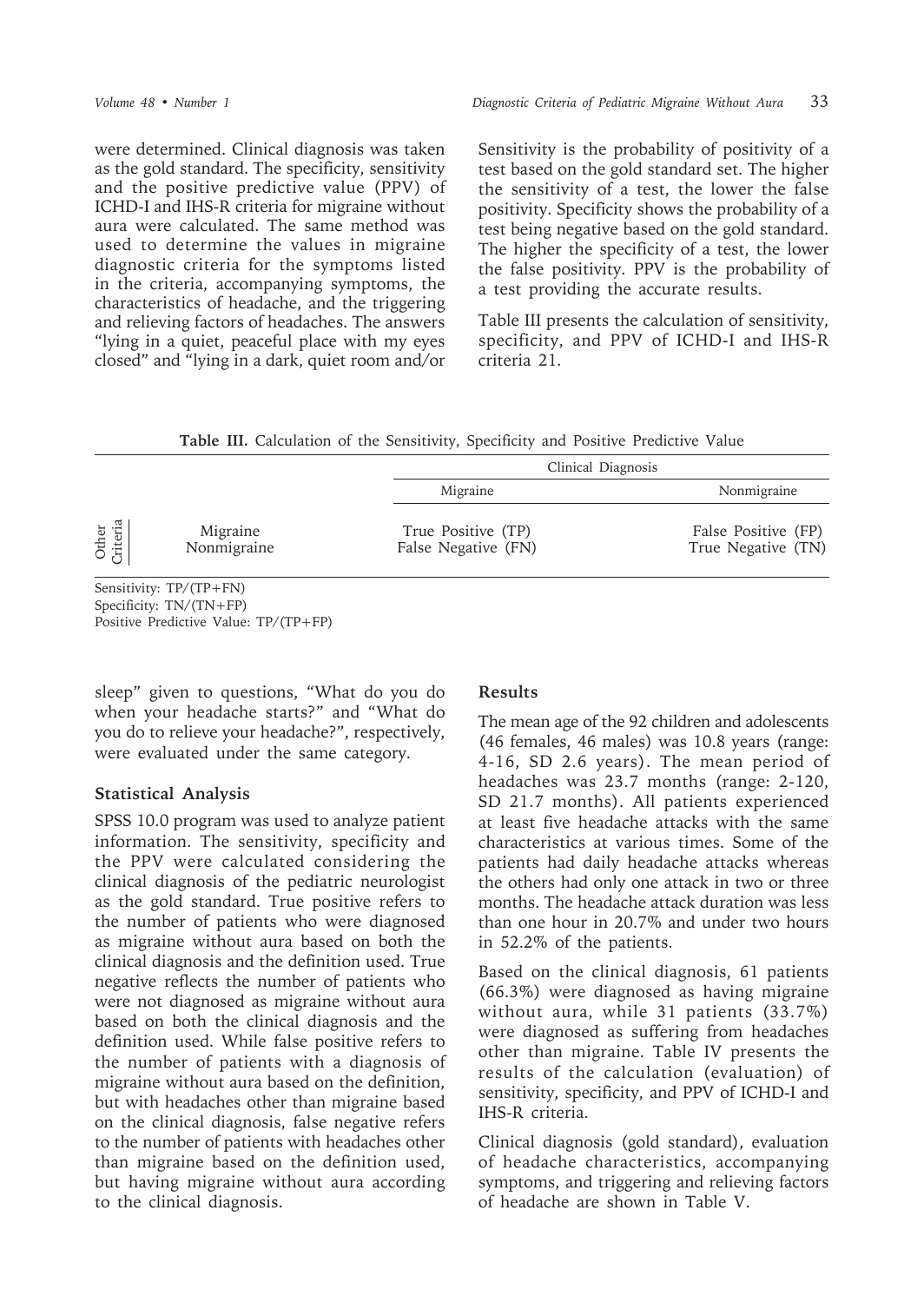|  |  |                                                    |  |  |  | <b>Table IV.</b> Evaluation of International Classification of Headache Disorders-I and International Headache |  |
|--|--|----------------------------------------------------|--|--|--|----------------------------------------------------------------------------------------------------------------|--|
|  |  | Society-Revised Criteria for Migraine without Aura |  |  |  |                                                                                                                |  |

| Number of cases                                                        | True<br>positive | True<br>negative | False<br>positive | False<br>negative | Sensitivity<br>$(\%)$ | Specificity<br>$(\%)$ | Positive<br>predictive<br>value $(\%)$ |
|------------------------------------------------------------------------|------------------|------------------|-------------------|-------------------|-----------------------|-----------------------|----------------------------------------|
| International<br>Classification of<br>Headache<br>Disorders-I criteria | 22               | 29               | $\mathfrak{D}$    | 39                | 36.1                  | 93.5                  | 91.7                                   |
| International Headache<br>Society-Revised criteria                     | 48               | 28               | 3                 | 13                | 78.7                  | 90.3                  | 94.1                                   |

**Table V.** Evaluation of the Headache Characteristics

| Symptoms                                                  | Clinical<br>migraine<br>$(n = 61)$ | Clinical<br>nonmigraine<br>$(n = 31)$ | Sensitivity<br>$(\%)$ | Specificity<br>$(\%)$ | Positive<br>predictive<br>value<br>$(\%)$ |
|-----------------------------------------------------------|------------------------------------|---------------------------------------|-----------------------|-----------------------|-------------------------------------------|
| Duration: 2-48 hours                                      | 28                                 | 14                                    | 45.9                  | 54.8                  | 66.7                                      |
| Duration: 1-48 hours                                      | 52                                 | 19                                    | 85.2                  | 38.7                  | 73.2                                      |
| Headache intensity $\geq 5$                               | 45                                 | 14                                    | 73.8                  | 54.8                  | 76.3                                      |
| Aggravation of activity                                   | 43                                 | 14                                    | 70.5                  | 54.8                  | 75.4                                      |
| Unilateral pain                                           | 19                                 | 9                                     | 31.1                  | 71.1                  | 67.9                                      |
| Throbbing quality                                         | 44                                 | 22                                    | 72.1                  | 71.0                  | 83.0                                      |
| Nausea                                                    | 33                                 | 5                                     | 86.8                  | 83.9                  | 86.8                                      |
| Vomiting                                                  | 21                                 | 2                                     | 34.4                  | 83.5                  | 91.3                                      |
| Photophobia                                               | 36                                 | 8                                     | 59.0                  | 74.2                  | 81.8                                      |
| Phonophobia                                               | 51                                 | 19                                    | 83.6                  | 38.7                  | 72.9                                      |
| Triggering factors                                        | 48                                 | 26                                    | 78.7                  | 16.1                  | 64.9                                      |
| Accompanying symptoms                                     | 43                                 | 16                                    | 70.5                  | 48.4                  | 72.9                                      |
| Relief of headache with sleeping/lying in dark quiet room | 45                                 | 8                                     | 73.8                  | 74.2                  | 84.9                                      |
| Familial history of migraine                              | 36                                 | 14                                    | 72.0                  | 54.8                  | 72.0                                      |

When the conditions relieving the headache were evaluated, 12 patients had both essay type responses and circled choices. However, the remaining questions were answered in multiplechoice fashion. Of the patients with the clinical diagnosis of migraine without aura, 37 (60.6%) marked "sleeping"; and 8 (13.1%) "sleeping in a dark, quiet room". The triggering causes and the accompanying symptoms of the patients with migraine without aura and other types of headaches are shown in Figures 1 and 2.

### **Discussion**

When the clinical diagnosis was considered as the gold standard, the sensitivity of ICHD-I criteria was 36.1% and specificity 92.3% in the diagnosis of migraine without aura. While the specificity was considerably high, the sensitivity was very low. In other words, in the light of ICHD-I criteria, among those



**Fig. 1.** The triggering causes of headache in migraine without aura and other types of headache. a) Fatigue, b) Stress, c) Hunger, d) Sleeplessness or too much sleep, e) Noise, f) Light, g) Television/computer,

h) Riding in vehicle, i) Certain foods, j) Smell, k) None.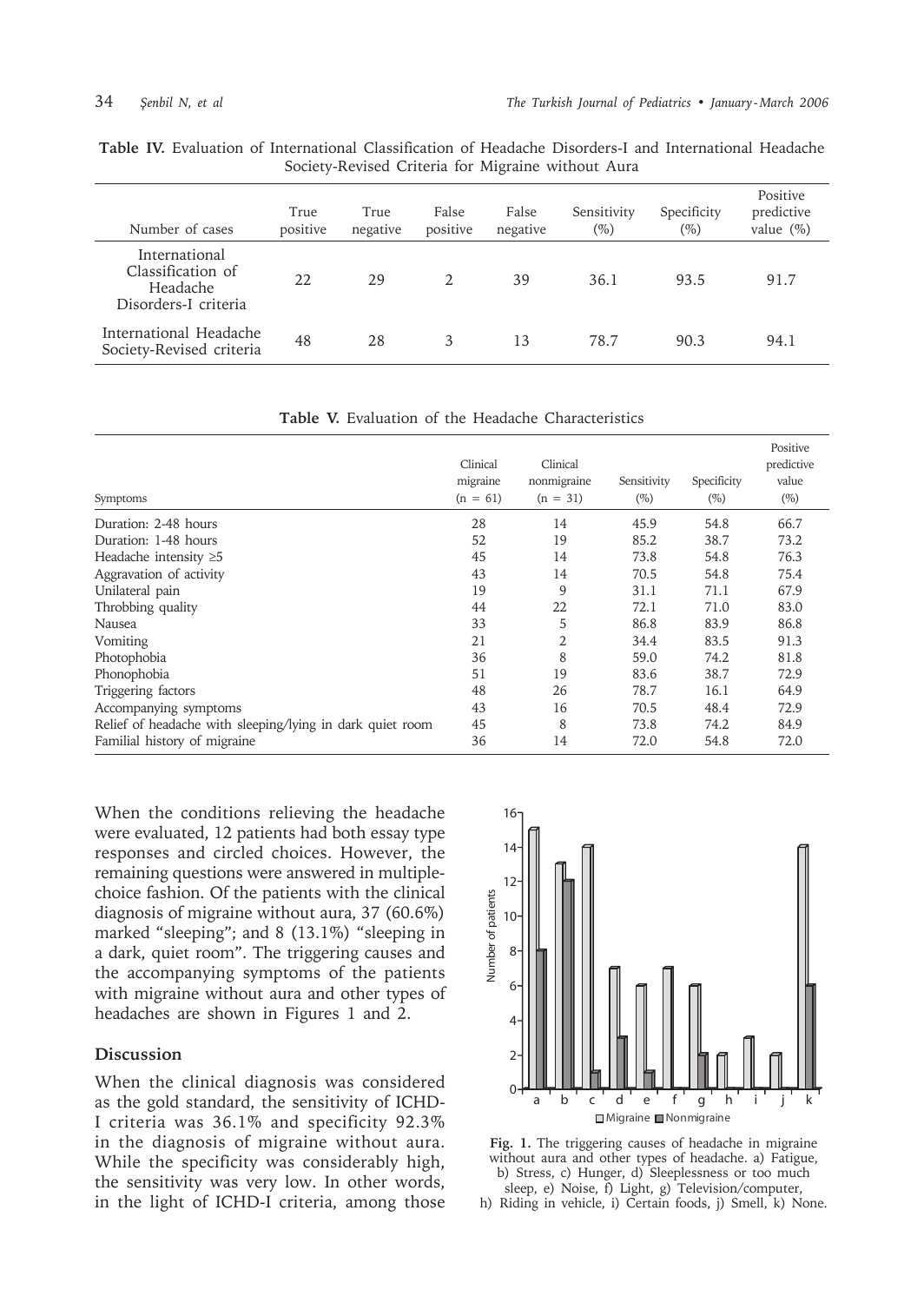patients suspected of having migraine without aura by the pediatric neurologist, only one out of three could be diagnosed as migraine without aura.

In evaluating IHS criteria, a better approach would be evaluating only the migraine without aura, in which the clinical diagnosis is the gold standard, because the diagnosis of migraine with aura is easier. To date, Maytal et al.<sup>13</sup> have



**Fig. 2.** The accompanying symptoms of headache in migraine without aura and other types of headache. a) Facial pallor/redness, b) Dizziness, c) Congestion in nose, d) Tearing/conjunctival injection, e) Abdominal pain, f) None.

evaluated ICHD-I criteria through specificity, sensitivity, and PPV in a study including only the patients with migraine without aura, and the clinical diagnosis was considered as the gold standard. The sensitivity and the specificity of IHS criteria in their study were 27.3% and 92.4%, respectively. Our results were similar to theirs. However, other studies on all migraine patients showed a 26.9-66% rate of diagnostic capability of ICHD-I criteria<sup>7,9,12,14,15</sup>.

In our study, based on the clinical diagnosis as the gold standard, the sensitivity and the specificity of IHS-R criteria in the diagnosis of migraine without aura were 78.7% and 90.3%, respectively. Both the specificity and the sensitivity of IHS-R criteria in the diagnosis of migraine without aura were high. To our knowledge, there is no similar study on IHS-R criteria.

In the evaluation of the criteria based on ICHD-I for migraine in childhood, the most important item leading to incompatibility with these criteria has been stated as the duration. The duration of headache in 11-81% of the children with clinical diagnosis of migraine has been shown to be less than two hours, whereas in 28-35%, the duration has been under one hour8-10,12. Nearly half of the patients enrolled in the study had headache which lasted less

than two hours. We also found that when the minimum headache attack duration was one hour, the sensitivity was higher than with an attack of two hours' duration; however, there was a slight decrease in the specificity. This was in conformity with the results of other studies<sup>13</sup>. ICHD-II reported "In children, attacks may last 1-72 hours (although the evidence for untreated duration of less than 2 hours requires corroboration by prospective diary studies"18. We determined the attack duration by diary in this study.

A 20-67% ratio of unilateral migraine has been reported in the pediatric population5-9. According to the results of this study, the sensitivity and the specificity of unilateral pain were low. Bilateral frontotemporal location was included in IHS-R criteria. It is reported in ICHD-II criteria that "Migraine headache is commonly bilateral in young children, is usually frontotemporal, but is rarely occipital in children"18.

The sensitivity, specificity, and the PPV of vomiting, nausea, photophobia, and phonophobia were the highest among migraine diagnostic criteria. This was in conformity with other studies recommending their inclusion into the diagnostic criteria<sup>11,12-17</sup>. As with IHS-R criteria, this study has also included at least one of these findings as a diagnostic criterion. In ICHD-II criteria, it was accepted that "In young children, photophobia and phonophobia may be inferred from their behavior"18.

The specificity of the existence of a triggering cause of headache was very low in our results. The causes such as hunger, smell, and noise, which are known to be migraine specific, were more capable of leading to migraine headaches without aura than to other types of headaches. The incidence of the onset of headaches in the children with migraine without any causal factor was high, and was not different from other types of headaches. To sum up, the factors such as light, smell, and food, which are known to be causal for migraine headaches, are contributory to the diagnosis of migraine. In cases with no such triggering factor, diagnosis of migraine should not be underestimated; however, their inclusion in the diagnostic criteria will not increase the sensitivity.

The symptoms accompanying headache, i.e. flushing of the face and tearing, in the diagnostic criteria were not thought to be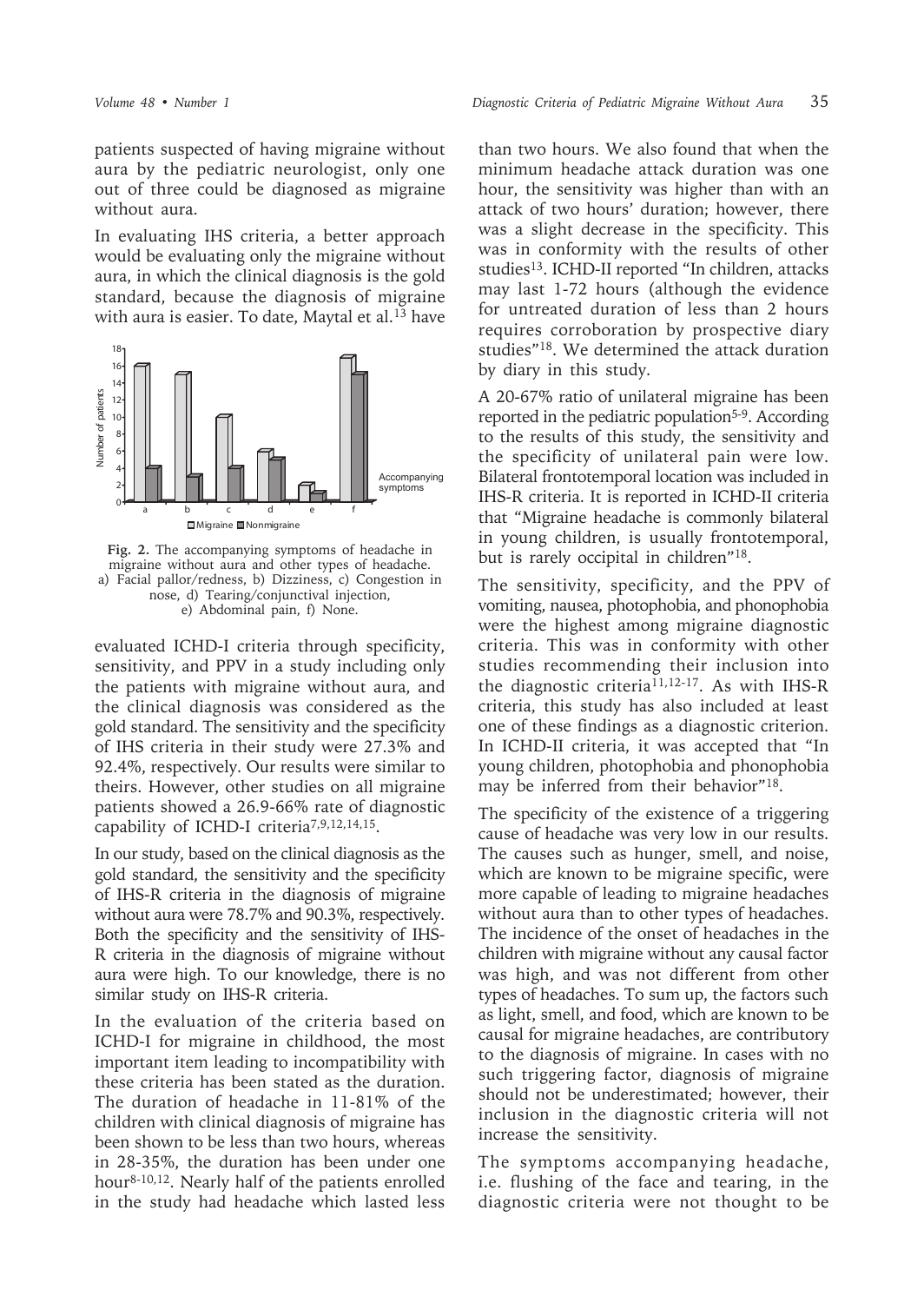contributory to increase the sensitivity and this was consistent with the results of Maytal et al.<sup>13</sup> The most significant symptoms accompanying migraine headache were flushing of the face and vertigo. In fact, vertigo was a more pronounced complaint than headache in some patients. In recent studies, migrainous vertigo has also been defined in adults<sup>22</sup>. Despite the studies reporting the accompaniment of vertigo in children with migraine headache, the need for further studies has been emphasized<sup>23</sup>. Some studies recommend the use of familial history as a diagnostic criterion<sup>1,3,4,6,16</sup>. In the present study, the PPV of positive familial history was 72%. The familial history of the patients whose members of the family were diagnosed as migraine by a specialist was considered positive in this study. Although a history of migraine in the family may seem to be a contributory factor in increasing the sensitivity, it is a criterion that should be carefully evaluated, especially in our country, considering those who have not been precisely diagnosed.

Migraine attacks have been shown to improve with sleep especially in the children under eight years of age<sup>24</sup>. Prensky and Sommer<sup>4</sup> and Gladstein et al.<sup>6</sup> suggested that relief of headache with sleep should be involved in the migraine criteria. In recent studies, the need for further studies to evaluate the behavior in resolving pain as diagnostic criteria has been emphasized13,15. The children and the families were asked to respond to the question regarding how their headache resolved in both essay and multiple-choice form. In clinical diagnosis, most of those who were diagnosed as migraine without aura responded with "sleeping". The sensitivity, specificity, and PPV of relief of headache with sleep or lying in a dark quiet room were high in this study. This condition is not included in ICHD-II criteria.

In conclusion, in the case of a need to use diagnostic criteria for migraine without aura in the pediatric population, IHS-R criteria are more valid than ICHD-I criteria. However, further studies are needed to confirm the validity of IHS-R criteria and the criteria for migraine without aura suggested by this study in pediatric neurology clinics, general pediatric outpatient clinics, and migraine prevalence studies. IHS-R criteria are similar to ICHD-II criteria. In this study, relief of headache with sleep or lying in a dark quiet room, which is not

included in these criteria, was detected to be a highly specific and sensitive headache feature for children with migraine without aura.

#### **REFERENCES**

- 1. Vahlquist B. Migraine in children. Int Arch Allergy 1955; 7: 348-352.
- 2. Bille B. Migraine in school children. Acta Paediatr 1962; 51: 1-151.
- 3. Friedman AP, Finley KH, Graham JR. Classification of headache. Arch Neurol 1962; 6: 173-176.
- 4. Prensky AL, Sommer D. Diagnosis and treatment of migraine in children. Neurology 1979; 29: 506-510.
- 5. Classification and diagnostic criteria for headache disorders, cranial neuralgias and facial pain. Headache Classification Committee of the International Headache Society. Cephalalgia 1988; 8 (Suppl): 1-96.
- 6. Gladstein J, Holden EW, Perotta L, Raven M. Diagnosis and symptom patterns in children presenting to a pediatric headache clinic. Headache 1993; 33: 497-500.
- 7. Seshia S, Wolstein J, Adams C, et al. International Headache Society criteria and childhood headache. Dev Med Child Neurol 1994; 36: 419-428.
- 8. Metsahonkala L, Sillanpaa M. Migraine in children: an evaluation of the IHS criteria. Cephalalgia 1994; 14: 285-290.
- 9. Gallai V, Sarchielli P, Carboni F, et al. Applicability of the 1988 IHS criteria to headache patients under the age of 18 years attending 21 Italian headache clinics. Headache 1995; 35: 146-153.
- 10. Wober-Bingol C, Wober C, Karwautz A, et al. Diagnosis of headache in childhood and adolescence: a study in 437 patients. Cephalalgia 1995; 15: 13-21.
- 11. Wober-Bingol C, Wober C, Wagner-Ennsgraber C, et al. IHS criteria for migraine and tension-type headache in children and adolescents. Headache 1996; 36: 231-238.
- 12. Winner P, Martinez W, Mante L, Bello L. Classification of pediatric migraine: proposed revisions to the IHS criteria. Headache 1995; 35: 407-410.
- 13. Maytal J, Young M, Schechter A, Lipton RB. Pediatric migraine and the International Headache Society (IHS) criteria. Neurology 1997; 48: 602-607.
- 14. deGrauw TJ, Hershey AD, Powers SW, Bentti AL. Diagnosis of migraine in children attending a pediatric headache clinic. Headache 1999; 39: 481-485.
- 15. Rossi LN, Cortinovis I, Menegazzo L, et al. Classification criteria and distinction between migraine and tensiontype headache in children. Dev Med Child Neurol 2001; 43: 45-51.
- 16. Seshia SS, Wolstein JR, Adams C, Booth FA, Reggin JD. International Headache Society classification and diagnostic criteria in children: a proposal for revision. Dev Med Child Neurol 1995; 37: 879-882.
- 17. Winner P, Wasiewski W, Gladstein J, Linder S. Multicenter prospective evaluation of proposed pediatric migraine revisions to the IHS criteria. Headache 1997; 37: 545-548.